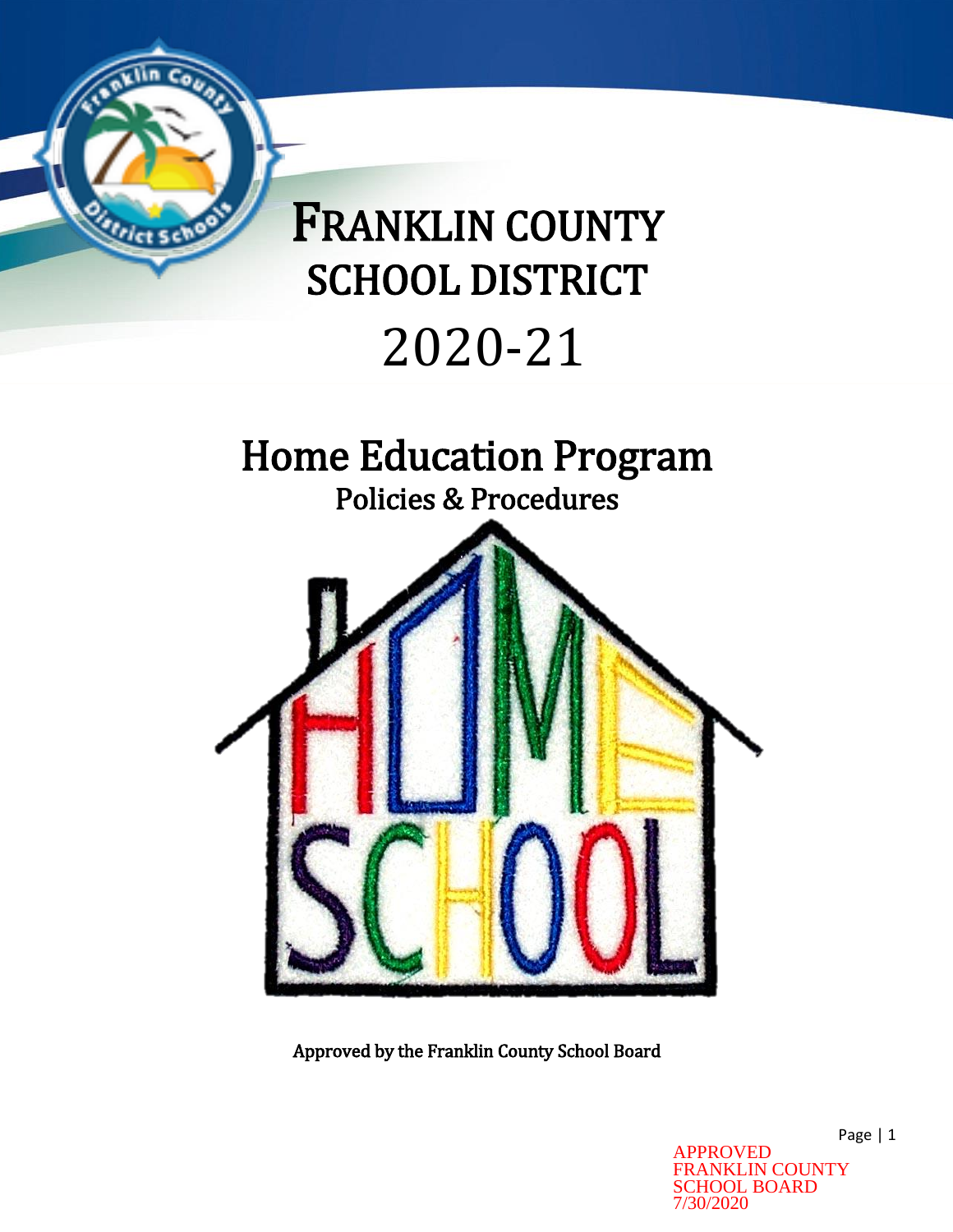Dear Parent/Guardian:

This Home Education information packet is intended to inform you of the legal requirements and to serve as a quide for future reference.

For a complete review of the Florida Statutes related to Home Education, Section 1002.41,01 please refer to [www.leg.state.fl.us](http://www.leg.state.fl.us/) Statute Title XLVIII, Chapter 1002.

#### **Please keep this information with your important papers as it will be a valuable reference for you in the coming months.**

# **OVERVIEW**

The Florida Home Education Program (Florida Statutes, 1002.41) is sequentially progressive instruction of a student designed and implemented by the parent or guardian in order to satisfy the requirements of the compulsory school attendance law (Florida Statute 1003.21).

A Home Education Program is not defined in law or rule as a school. The purpose of the Home Education Program is to permit parents to comply with the compulsory school attendance law while teaching their children at home. For the purpose of this document, "parent" refers to the parent or guardian.

To establish a Home Education Program, a parent must:

- Provide written notice to the district Home Education Department to establish and maintain a Home Education Program. We have enclosed the "Notice of Intent to Establish a Home Education Program" form for your convenience, to be completed for this purpose (see last page).
- Written notification may also be accomplished by way of a personal letter, but must include the names, street address, phone number, and birth dates of all children to be enrolled in the program and must be signed by the parent/guardian. **This written notification does not need to be resubmitted annually, unless there has been a break in the Home Education process.**
- The Home Education Program applies only to student's ages 6 through 18. Five-year-old children who turn 6 after **September 1** and who are being taught kindergarten at home are not required to register for the Home Education Program until the following school year. However, if a letter of intent is filed for a five-year-old kindergartner, the parent must keep a portfolio which must be evaluated yearly.
- A child who attains the age of 16 years during the school year is not subject to compulsory school attendance beyond the date upon which he or she attains that age. **IF the parent files a formal declaration of intent to terminate school enrollment with the district Home Education Department.**
- Official acknowledgement of the establishment of your Home Education Program will be sent to you by the Home Education Department upon receipt of your written notification of such. This written acknowledgement should be kept in your Home Education file as proof of your child's educational status.
- **The parent who assumes responsibility for educating a child at home also assumes the responsibility for providing curriculum, educational materials, and evaluations necessary**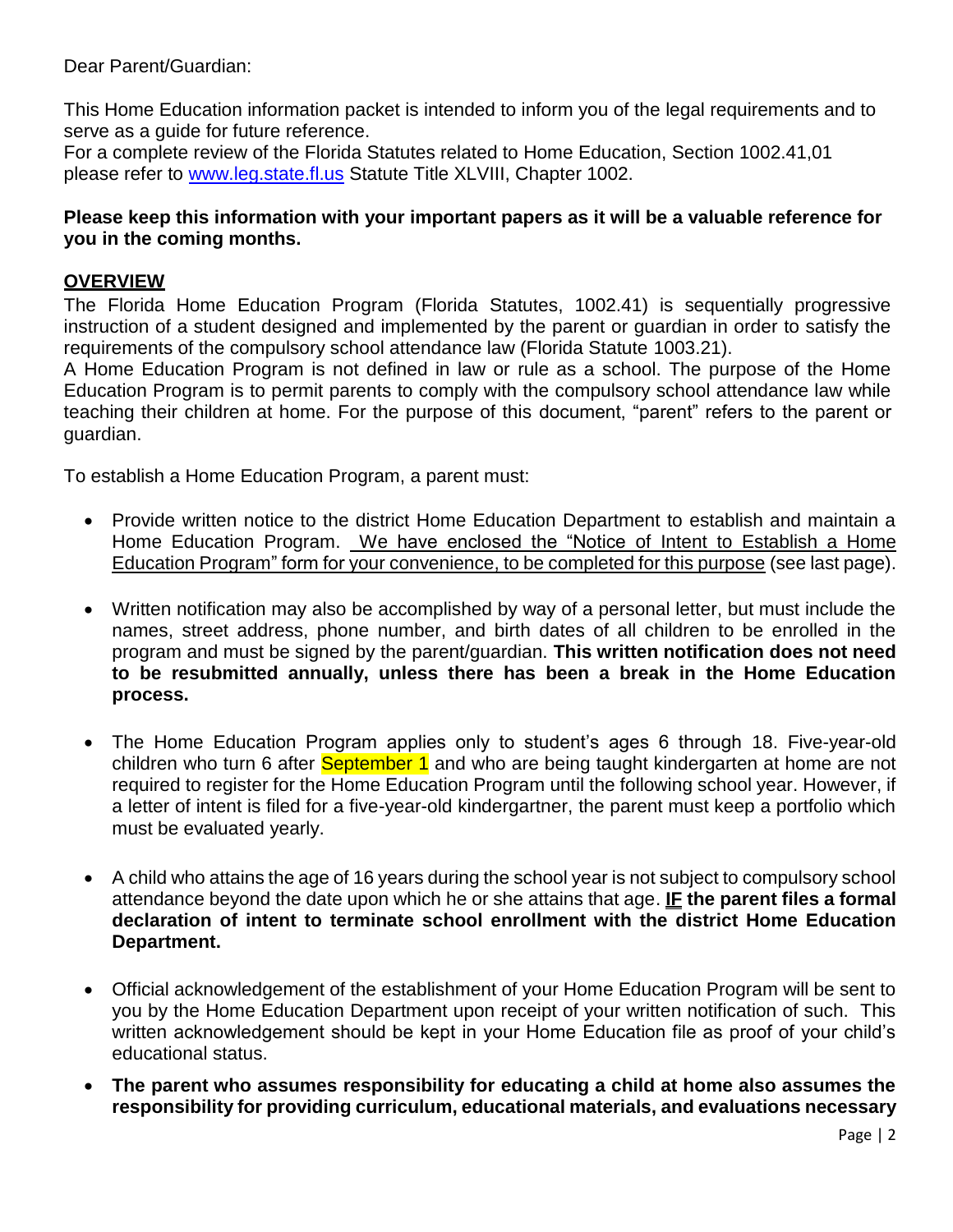**to determine student progress. The school system does not supply textbooks, curriculum guides, computers, or educational standards for the Home Education student.**

 A family that has established a Home Education Program as required by statute may enlist the help of a tutor, the Florida Virtual School, correspondence courses, or other means to provide the sequentially progressive instruction.

If you are a parent/guardian of a student who enrolls in Home Education after having been identified as exhibiting a pattern of nonattendance while in public school, you must comply with a Home Education Review Committee pursuant to Section 1003.26(f), Florida Statutes.

- The Review Committee shall review the student's progress every 30 days until it has been determined that the legal requirements have been met.
- If you fall in this category you will receive a follow-up letter regarding this required review.
- If your child is under a specific court order to attend school, you should consult with his/her Department of Juvenile Justice case manager, as Home Education may not meet the provisions of such a court order.
- If the parent/guardian fails to provide a portfolio to the Review Committee, the Home Education Department will terminate the Home Education Program and require the parent to enroll the child in a public or private school within three days.
- After the Home Education Program is terminated, the parent/guardian is not eligible to re-enroll the child in a Home Education Program for 180 calendar days. Failure of the parent/guardian to enroll the child in one of the attendance options previously listed after termination of the Home Education Program will constitute non-compliance with the compulsory attendance requirements and may result in criminal prosecution.

If you are a parent/guardian of a student that is placed at the alternative school due to expulsion and withdraws to homeschool, you must submit the student's portfolio of work each nine weeks to the Review Committee. Three weeks prior to the end of the expulsion period the complete portfolio will be submitted to the Review Committee to determine the student's progress and future placement. The Review Committee will make a recommendation to the Superintendent. The Superintendent must obtain School Board approval for the return to regular school.

If you wish to proceed with a Home Education Program after reviewing the enclosed information, send written notification of the establishment of your Home Education Program to:

> **Franklin County School District ATTN: Special Programs Director 85 School Road Suite 1 Eastpoint FL 32328**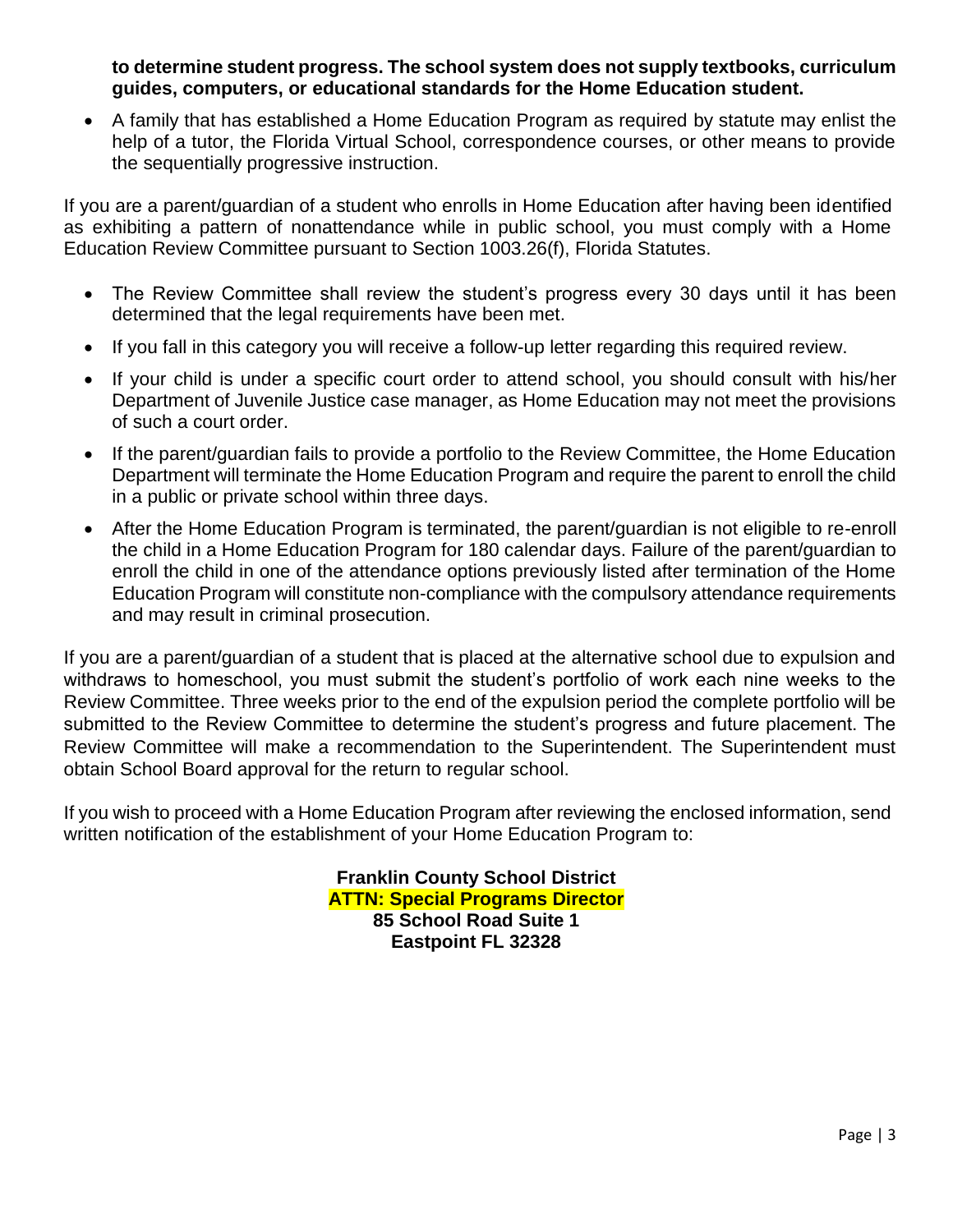## **MAINTAINING A PORTFOLIO**

Upon official establishment of your Home Education Program, a portfolio of records and materials must be maintained by the parent/guardian for each student being home educated.

Each portfolio must be kept for at least two years and must include a log of educational activities and reading materials used, along with samples of writings, worksheets, workbooks, and any other creative materials used or developed by the student.

#### **ANNUAL EDUCATIONAL EVALUATION**

An educational evaluation must be completed annually on each child being home educated according to Florida Statutes, 1002.41(1) (c). The parent/guardian shall select the method of evaluation, make provisions to obtain the evaluation, and submit a copy of the evaluation to the Home Education Department annually (see Pg. 6 - Evaluation Options).

**This evaluation shall be due one calendar year from the date of receipt of your written notification.** This date will be reflected on the acknowledgement letter you receive from the Home Education Department upon the establishment of your Home Education Program (see sample letter). **Completion of the annual educational evaluation, in and of itself, does not guarantee grade progression in the same manner as a student attending public school.**

#### **PARTICIPATION IN THE STATEWIDE ASSESSMENT PROGRAM**

Home Education students may participate in the statewide assessment program at the school determined to be their zoned school, according to the student's home address.

Registration for statewide assessments by Home Education students must be completed by filling out the online registration form located on the Franklin County website (www.franklincountyschools .org), click **Departments**, click **Assessment and Accountability**, then click **Home Education**). English/Language Arts, Science, Math and End-of-Course (EOC) assessments administered in the spring will have a February registration deadline. End-of-Course (EOC) exams are also administered in July, September and December. Those administrations will have a registration deadline one month in advance of the administration. Please check the website for registration deadlines. **Statewide assessment participation may be used to satisfy the annual educational evaluation requirement.** Statewide assessment participation is completely optional.

#### **NEW ASSESSMENT SCHEDULE**

Home Education students may participate with a private school which offers standardized testing and this option may also be used to satisfy the annual educational evaluation requirement. You may contact the private school of your choice to inquire as to whether they offer standardized testing to Home Education students. Please remember that the standardized testing option will only be accepted to satisfy the annual evaluation requirement provided the teacher who administers the test holds a valid, current teaching certificate. The Home Education Department requests that a copy of this certificate be submitted along with the standardized test results.

#### **Participation in statewide assessment program and standardized testing with a private school is completely optional.**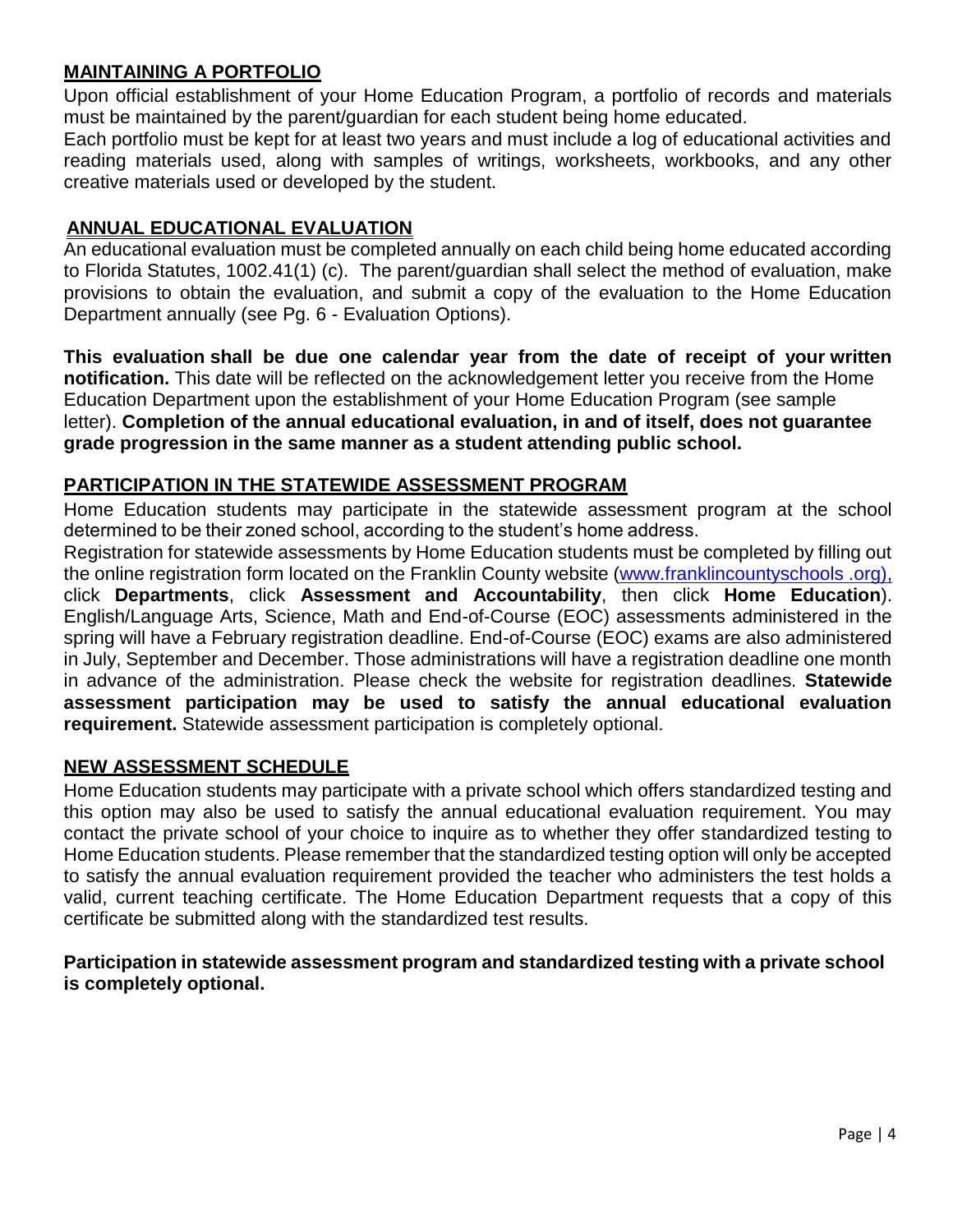

**85 School Road Eastpoint FL 32328 (850) 670-2810**

**Steve Lanier, Superintendent Franklin County School Board Stacy Kirvin, Chair Pam Marshall, Vice Chair Fonda Davis Sr. Melonie Inzetta Jared Mock**

Date:

Parent Name Street Address City, State Zip

Re: Student Name DOB:

This is to acknowledge receipt of your written intent advising that you have established a Home Education Program in Franklin County and are teaching your child (ren) under provisions of Section 1002.41(1) (a), Florida Statutes.

Date of receipt of your child's (ren's) homeschool enrollment is **month/day/year**.

Please note: If you are using Florida Virtual School, we will verify the account online or a copy of this confirmation letter must be faxed to FLVS (Florida Virtual School): **Fax:** (407) 513-3480 **Phone:** (407) 513-3587 **Toll Free:** (800) 374-1430

Along with providing written notification of your intent to homeschool and maintaining a portfolio of records and materials, Florida Statute, 1002.41(1) (c) also requires an annual educational evaluation to be completed on each child being home schooled.

Your child's evaluation shall be due annually on **June 15.** *(Please see list of options enclosed).*

Students who are registered with and taking three or more classes through the *Florida Virtual School* may submit a FLVS Student Transcript to satisfy the annual educational evaluation requirement.

Failure to submit the required annual evaluation of your student's Home Education Program constitutes non-compliance with the requirements of the Driver's License law, Section 322.091, Florida Statutes.

Completion of the annual educational evaluation, in and of itself, does not guarantee grade progression in the same manner as a student attending public school.

*Jill Rudd* Jill Rudd, Special Programs Director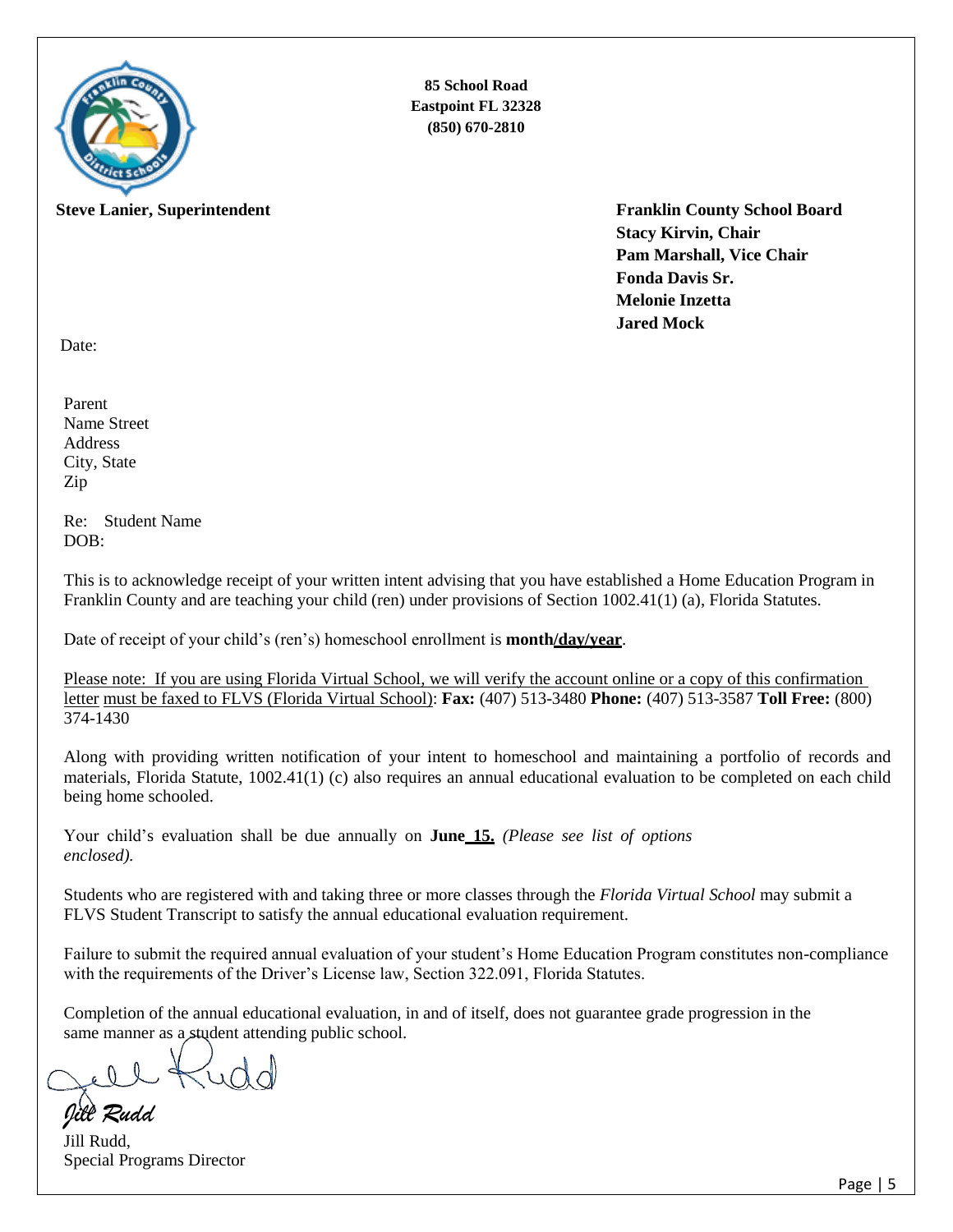Franklin County Schools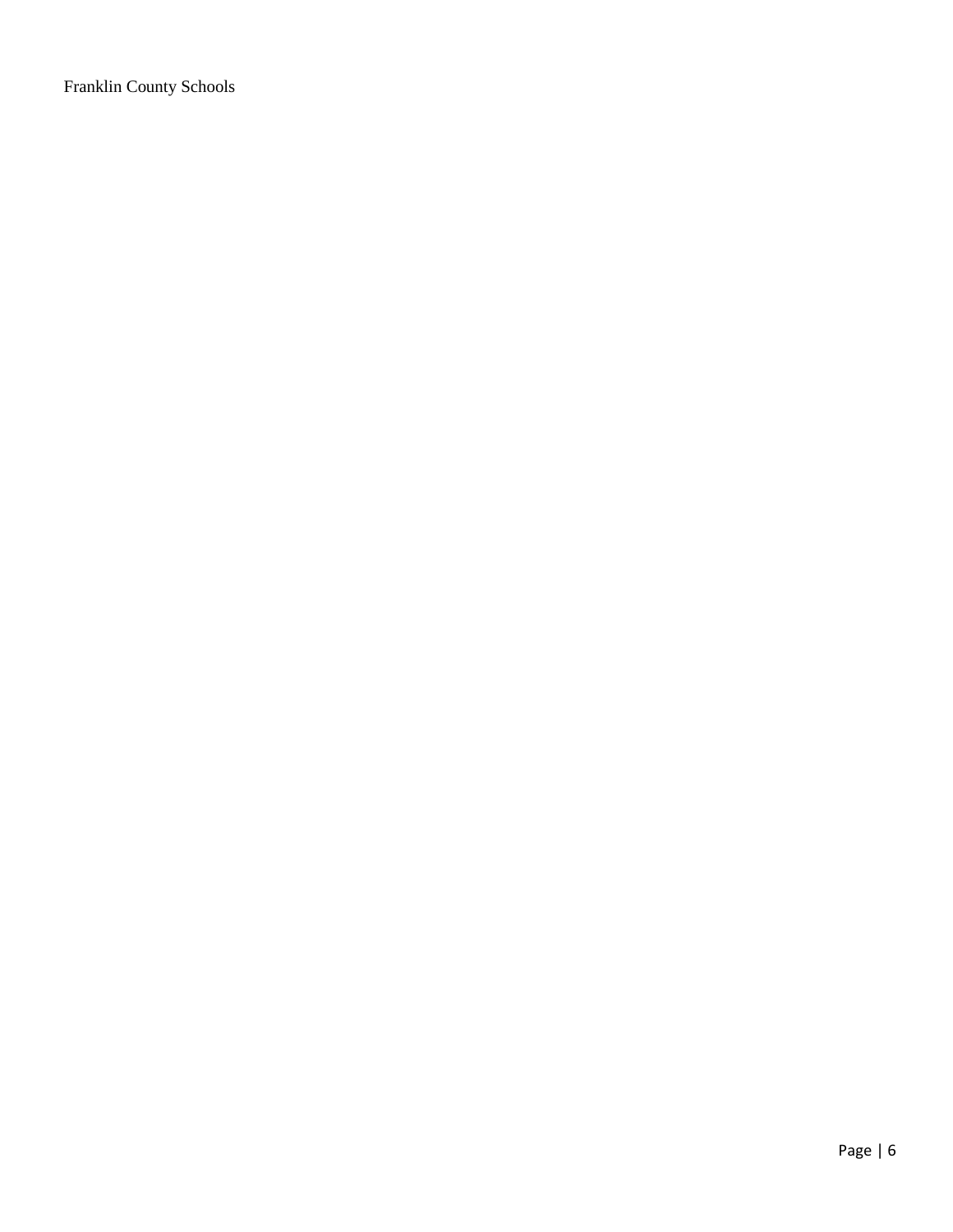#### **SELECT ONE OF THE FOLLOWING OPTIONS TO COMPLETE THE REQUIRED ANNUAL EDUCATIONAL EVALUATION**:

**Option 1.** A. Arrange for a certified teacher to review and discuss the educational portfolio and school work for the year with your child. The teacher must have a current, valid Florida certificate to teach academic subjects at the elementary or secondary level. **B.** Have the teacher make a written report, which includes statements, which document the student's progress in relation to his/her ability. This report should be signed and dated by the teacher. **C. A photocopy of the teacher's current, valid Florida Teacher's Certificate (valid for academic subjects at elementary or secondary level) must be submitted with the above report. OR Option 2. A.** Arrange for a certified teacher to administer a nationally normed student achievement test. The test should be appropriate for your child's age or grade level. The teacher must have a current, valid teaching certificate to teach academic subjects at the elementary or secondary level. For your information, the following is a list of the most commonly used achievement tests in public schools within the State of Florida: California Achievement Test Metropolitan Achievement Test Comprehensive Test of Basic Skills Iowa Test of Basic Skills Stanford Achievement Test Comprehensive Assessment Program National Test of Basic Skills **B. A photocopy of the teacher's current, valid Florida Teacher's Certificate (valid for academic subjects at elementary or secondary level) must be submitted with the above report. OR Option 3.** Participate in a state student assessment test used by the School District and administered by a certified teacher, at a location and under testing conditions approved by the School District. Franklin County Schools offers participation in statewide, standardized English/Language Arts, Math, Science and End-of-Course (EOC) assessments to Home Education students for this purpose. Registration for statewide assessments by Home Education students must be completed by filling out the online registration form located on the Franklin County website www.franklincountyschools.org, Departments, Assessment and Accountability, Home Education). English/Language Arts, Science, Math and End- of-Course (EOC) assessments administered in the spring will have a February registration deadline. End-of-Course (EOC) exams are also administered in July, September and December. Those administrations will have a registration deadline one month in advance of the administration, please check the website for registration deadlines. **OR Option 4. A.** Arrange for a state licensed psychologist holding a current license under Florida Statute 490.003(3) or (5) to evaluate your child and provide a written, signed, and dated report documenting the student's educational progress. **B. A photocopy of the teacher's current, valid Florida Teacher's Certificate (valid for academic subjects at elementary or secondary level) must be submitted with the above report. OR Option 5.** Students who are registered with and taking three or more classes through the Florida Virtual School may submit a FLVS Student Transcript to satisfy the annual educational evaluation requirement.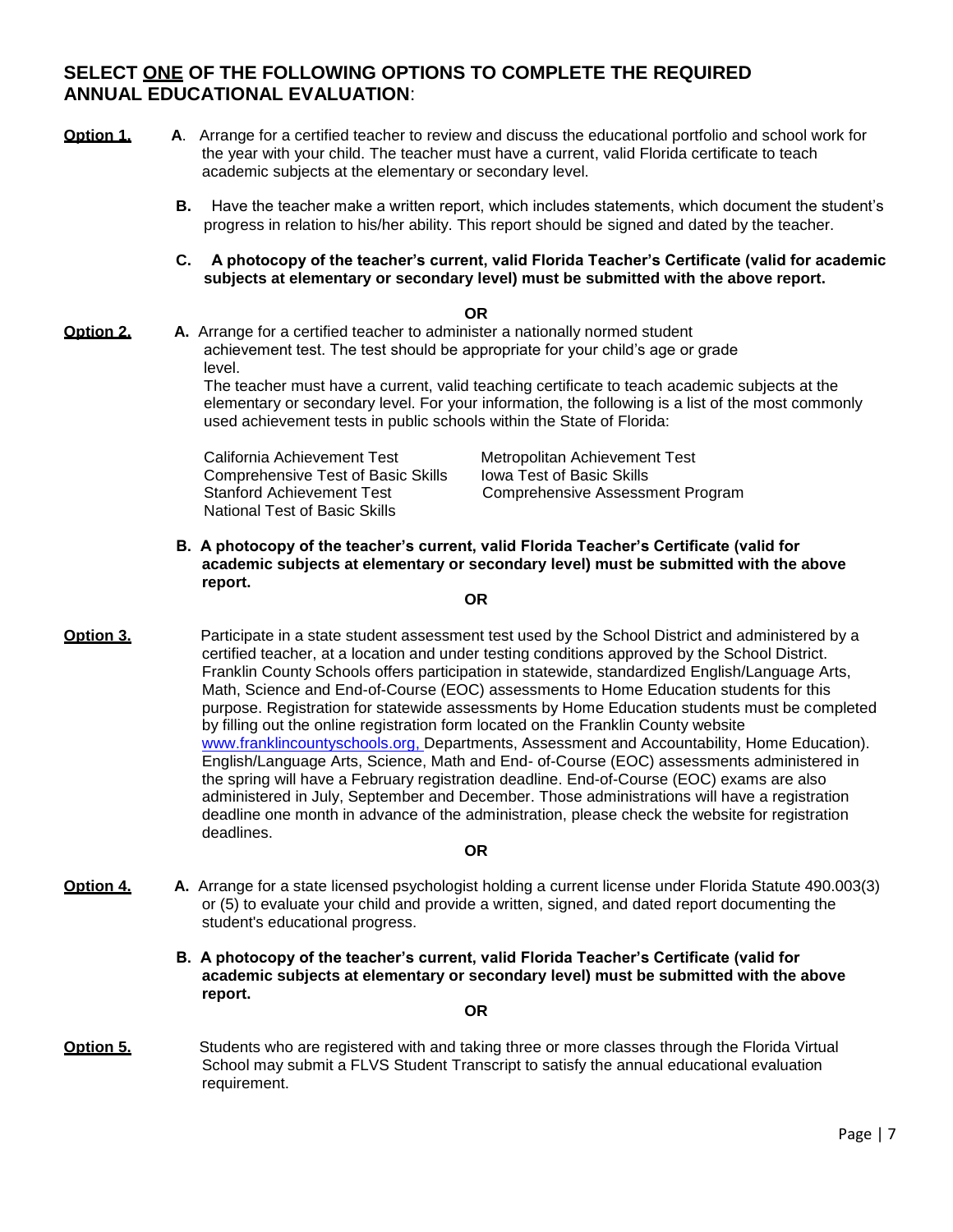# **SOURCES FOR PURCHASING TEXTBOOKS**

For a listing of instructional materials used by Franklin County Schools (FCS), refer to the FCS website: [http://franklincountyschools .org,](http://myvolusiaschools.org/) click **Departments**, look for **Instructional Services**, click **K-12 Curriculum,** then **Instructional Materials**.

State adopted instructional materials may be ordered from the Florida State Book Depository, P.O. Box 6578, Jacksonville, FL 32236, Telephone (904) 781-7192, at the parent's expense. Visit the Florida State Book Depository website at [www.fsbd.com.](http://www.fsbd.com/)

# **PLEASE NOTE:**

- **Neither the state of Florida nor the Franklin County school district issues high school diplomas to Home Education students.** However, a Home Education student may take the General Education Development (GED) test at an education center and be awarded a **GED**  diploma by the State of Florida if the student receives a passing score. Home Education students may also pursue a high school diploma, once they have turned 16 years of age, through Adult Education at Franklin County Adult School.
- **It is strongly recommended that Home Education parents affiliate with a Home Education support group of their choice for further guidance and direction.** A listing of area support groups may be found by accessing *[www.fpea.com](http://www.fpea.com/)*, click onto Support Groups.
- Students using correspondence school curriculum must be registered with FCS and comply with Florida statutes related to Home Education, including the annual evaluation requirement

# **ENTRANCE INTO ELEMENTARY/SECONDARY PUBLIC SCHOOL BY HOME EDUCATION STUDENTS**

Work or evidence of achievement by a student transferring into a Franklin County public school from a Home Education Program shall be evaluated by the principal or designee. Students shall be required to validate their current course or grade placement through satisfactory completion of academic work in Franklin County public schools within a grading period. An appropriate achievement or subject-level test may be used to determine grade placement if deemed necessary.

#### **HELPFUL WEBSITES:**

A great starting place – hundreds of links: [www.Homeschool.com](http://www.homeschool.com/)

The **Franklin County Public Library** has numerous resources for Home Education students. Please visit: <http://fcpl.wildernesscoast.org/>

[www.fldoe.org](http://www.fldoe.org/) **Florida Department of Education** [http://www.fpea.com](http://www.fpea.com/) **Florida Parent Educators Association (877) 275-3732** [http://www.flvs.net](http://www.flvs.net/) **Florida Virtual School (407) 513-3587**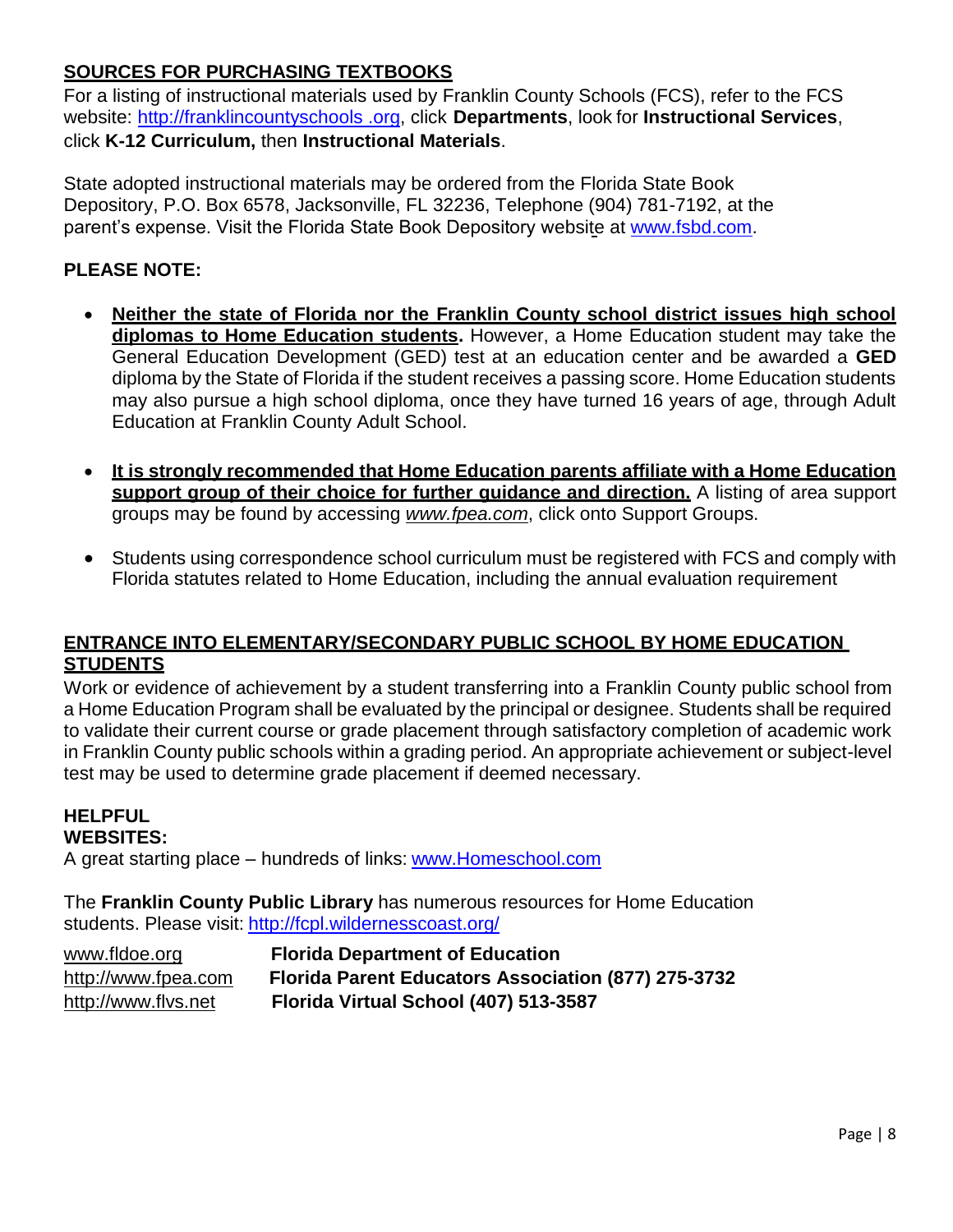# **BRIGHT FUTURES SCHOLARSHIP PROGRAM**

Home Education students who have been registered with the local school district in which the family resides, according to Section 1002.41, Florida Statutes, during grades 11 and 12 may qualify for a Bright Futures Scholarship. For information regarding eligibility criteria and required documentation call (888) 827-2004. Information regarding the Bright Futures Scholarship Program is also available on the Florida Department of Education's Home Page [\(http://www.firn.edu/brightfutures\).](http://www.firn.edu/brightfutures))

# **DUAL ENROLLMENT**

Home Education students who are registered according to Section 1002.41, Florida Statutes are eligible to participate in dual enrollment opportunities with Gulf Coast State College, in accordance with Section 1007.27(4) and 1007.271(10). For information regarding eligibility criteria and required documentation contact Dual Enrollment office at Gulf Coast State College, (850) 747-3207.

### **FLORIDA VIRTUAL SCHOOL**

Home Education students who are registered with FCS are eligible for participation in Florida Virtual School, a public internet school offering elementary, middle, and high school courses. For information including FLVS admissions, course information, and course progression recommendations, please access the Florida Virtual School website @ [www.flvs.net](http://www.flvs.net/) , click on "I Am a Parent/Student" and or you may call a FLVS Customer Care Representative at (407) 513-3587.

To register for courses at FLVS, Home Education students must provide FLVS with verification from their school district that the student is registered with that school district as a Home Education student.

#### **HOME EDUCATION STUDENT PARTICIPATION IN INTERSCHOLASTIC EXTRACURRICULAR ACTIVITIES**

Home Education students in middle and high schools are eligible to participate in interscholastic extracurricular activities provided that the following conditions are met:

1. The student is enrolled in Home Education with the Franklin County School District and has met the requirements of the Home Education Program, pursuant to **Section** 

1002.41, Florida Statutes.

- 2. The Home Education student maintains all eligibility requirements as required by the Florida High School Athletic Association, FCS District and their zoned school.
- 3. The Home Education student meets the same residency requirements as other students in the school in which he/she wishes to participate.
- 4. The parent/guardian agrees to provide transportation for their student to and from all extracurricular activities.
- 5. The parent completes the enrollment forms from the school zoned for their residential address.
- 6. The parent completes the "Request for Partial Enrollment" form from the district Home Education Department.
- 7. The parent completes the required FHSAA EL7 form for high school participation.

To obtain additional information about participation in interscholastic extracurricular activities, contact your student's zoned high school.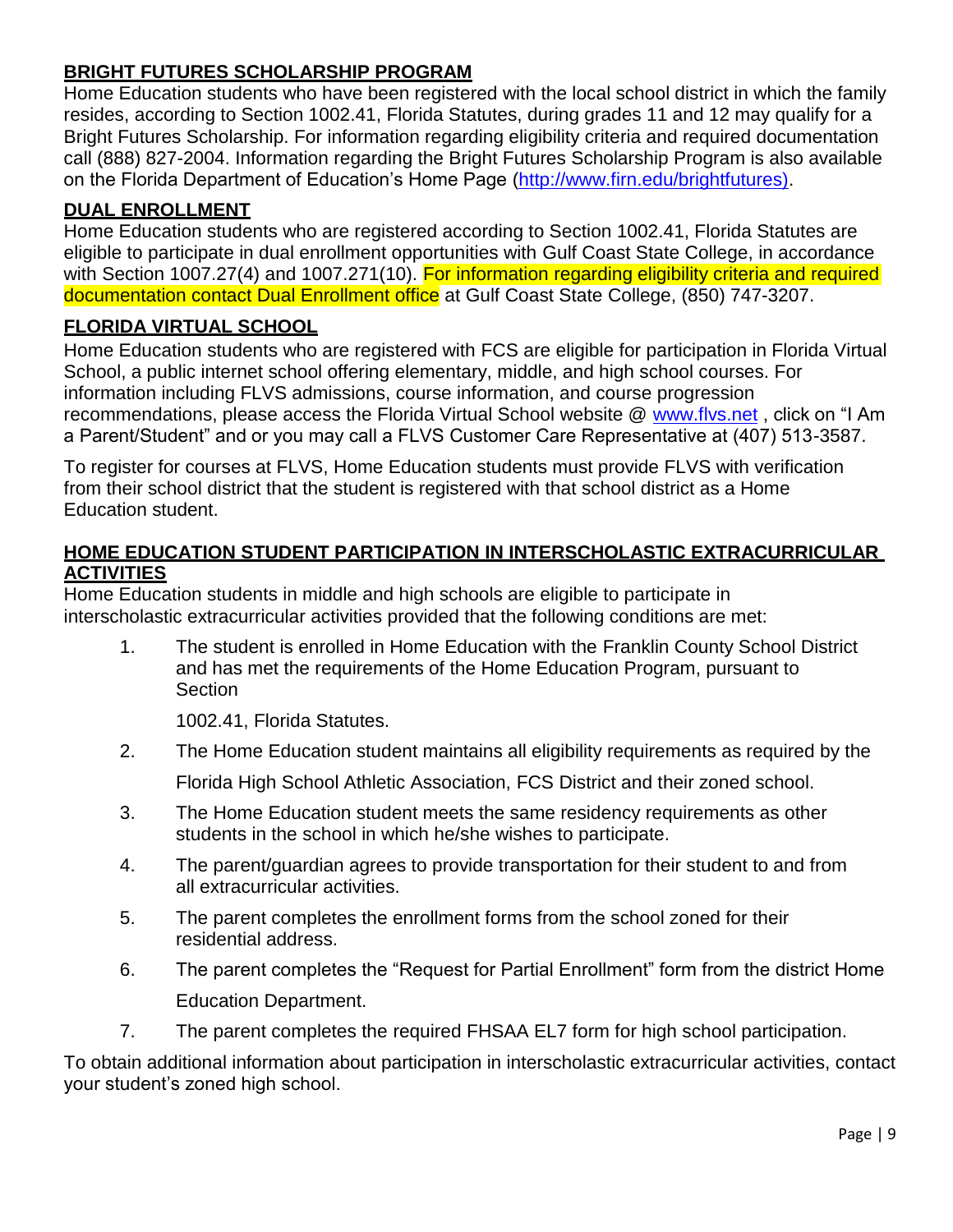# **HOME EDUCATION STUDENT PARTICIPATION IN PARTIAL ENROLLMENT**

Home Education students are eligible to participate in partial enrollment provided the following conditions are met:

- 1. The student has met all related criteria pursuant to Section 1002.41, Florida Statutes including submission of a satisfactory evaluation for the previous school year.
- 2. The student and parent/guardian requests and completes the "Request for Partial Enrollment" form from the FCS Home Education Department. The FCS Home Education Department verifies that the student has met the partial enrollment criteria, signs the "Request for Partial Enrollment" form and returns it to the student/parent. The "Request for Partial Enrollment" form signed by the FCS Home Education Department signifies to the school that the registration process may begin.
- 3. The student who wishes to enroll in a course in order to be eligible to participate in the related interscholastic extracurricular activity may do so with or without prior enrollment in Home Education, provided they have met the academic eligibility requirements outlined by FHSAA and school board policy.
- 4. The student must meet the same registration requirements as full-time students, and must register prior to the start of the semester they will attend.
- 5. The student who is excluded from a class/course at his/her zoned school due to space limitations may attend another school if space in the class/course is available and a variance is granted.
- 6. The student will be subject to all applicable rules and regulations pertaining to fulltime students, including required immunizations.
- 7. The parent/guardian agrees to provide transportation for the student to and from all classes/courses.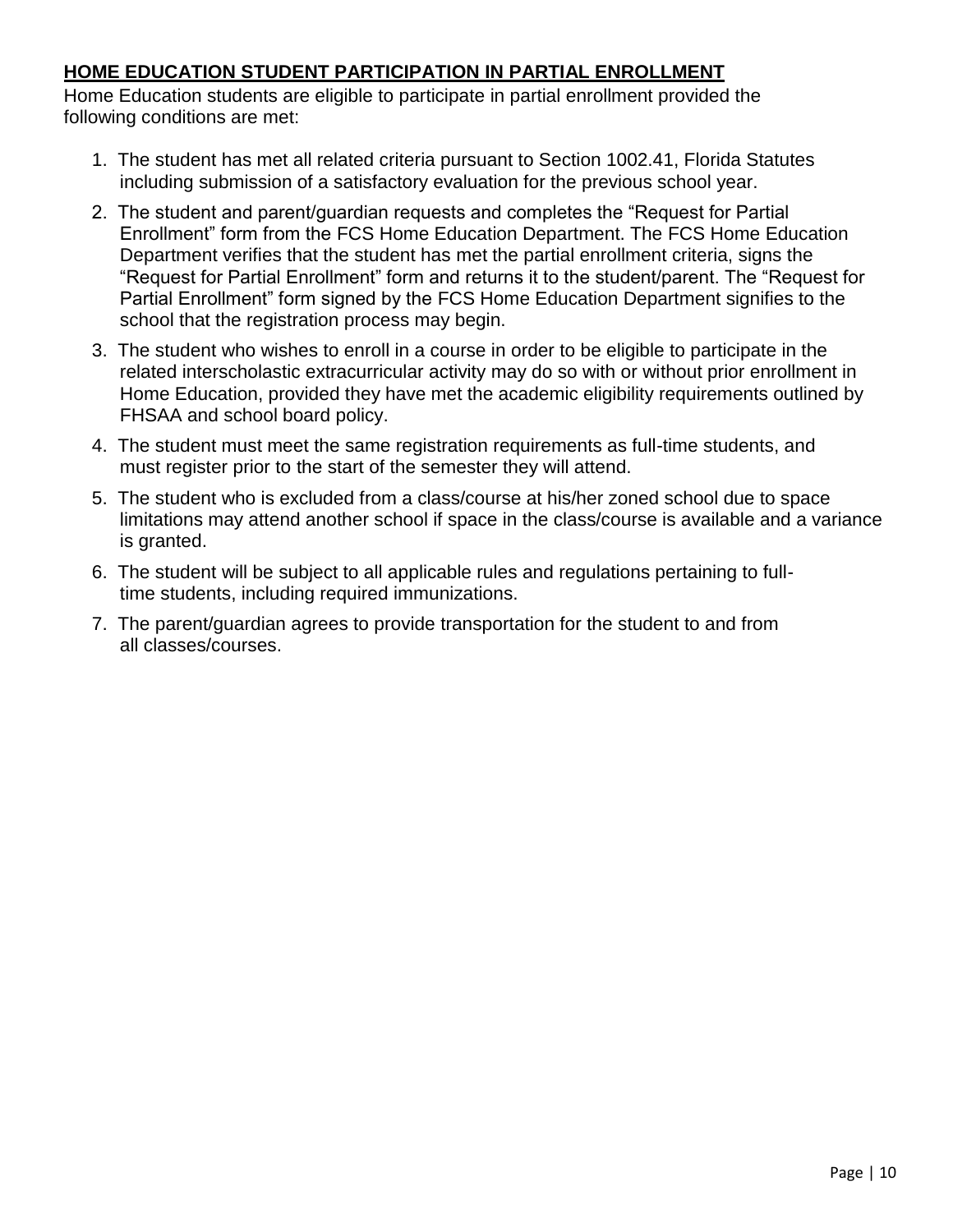| <b>Steve Lanier, Superintendent</b>                                                                                                                                          |                                    | <b>Crices</b>                                                                                                                                                                    |                     |                                  | <b>Franklin County School Board</b><br><b>Stacy Kirvin, Chair</b><br>Fonda Davis, Sr.<br>Pam Marshall, Vice Chair<br><b>Melonie Inzetta</b><br><b>Jared Mock</b> |  |
|------------------------------------------------------------------------------------------------------------------------------------------------------------------------------|------------------------------------|----------------------------------------------------------------------------------------------------------------------------------------------------------------------------------|---------------------|----------------------------------|------------------------------------------------------------------------------------------------------------------------------------------------------------------|--|
|                                                                                                                                                                              | NOTICE TO ENROLL IN HOME EDUCATION |                                                                                                                                                                                  |                     |                                  |                                                                                                                                                                  |  |
| I, the undersigned Home Education parent named herein, hereby depose and say                                                                                                 |                                    |                                                                                                                                                                                  |                     |                                  |                                                                                                                                                                  |  |
|                                                                                                                                                                              |                                    | Date:                                                                                                                                                                            |                     |                                  |                                                                                                                                                                  |  |
|                                                                                                                                                                              | (please print name)                |                                                                                                                                                                                  |                     |                                  |                                                                                                                                                                  |  |
| 2. I am the parent/guardian of the following children, between the ages of 6 and 18, whom I intend to home educate.<br>(please use reverse side to list additional children) |                                    |                                                                                                                                                                                  |                     |                                  |                                                                                                                                                                  |  |
| Name                                                                                                                                                                         | DOB                                | Sex                                                                                                                                                                              | Race                | Grade                            | Prior School                                                                                                                                                     |  |
|                                                                                                                                                                              |                                    |                                                                                                                                                                                  |                     |                                  |                                                                                                                                                                  |  |
|                                                                                                                                                                              |                                    |                                                                                                                                                                                  |                     |                                  |                                                                                                                                                                  |  |
|                                                                                                                                                                              |                                    |                                                                                                                                                                                  |                     |                                  |                                                                                                                                                                  |  |
|                                                                                                                                                                              |                                    |                                                                                                                                                                                  |                     |                                  |                                                                                                                                                                  |  |
|                                                                                                                                                                              |                                    |                                                                                                                                                                                  |                     |                                  |                                                                                                                                                                  |  |
|                                                                                                                                                                              |                                    |                                                                                                                                                                                  |                     |                                  |                                                                                                                                                                  |  |
| 3                                                                                                                                                                            | $\overline{4}$                     |                                                                                                                                                                                  | 5.                  | 6                                |                                                                                                                                                                  |  |
| Email Address                                                                                                                                                                |                                    | Cell #                                                                                                                                                                           |                     | Home #<br>Facebook Name          |                                                                                                                                                                  |  |
| 7. Street Address/                                                                                                                                                           |                                    |                                                                                                                                                                                  |                     |                                  |                                                                                                                                                                  |  |
|                                                                                                                                                                              |                                    |                                                                                                                                                                                  | City/State/Zip Code |                                  |                                                                                                                                                                  |  |
| 8.<br>Mailing Address (if different than above)                                                                                                                              |                                    |                                                                                                                                                                                  |                     |                                  |                                                                                                                                                                  |  |
|                                                                                                                                                                              |                                    |                                                                                                                                                                                  |                     |                                  |                                                                                                                                                                  |  |
| 9. The other parent/guardian residing in this house is named:                                                                                                                |                                    |                                                                                                                                                                                  |                     |                                  |                                                                                                                                                                  |  |
|                                                                                                                                                                              |                                    |                                                                                                                                                                                  |                     |                                  |                                                                                                                                                                  |  |
| Signature(s) of parents/guardians making the intent                                                                                                                          |                                    |                                                                                                                                                                                  |                     | If using FLVS, please check here |                                                                                                                                                                  |  |
|                                                                                                                                                                              |                                    | Please return to:<br>Franklin County School District<br>Attn: Special Programs Director<br>85 School Road Suite 1 Eastpoint FL 32328<br>(850) 670-2810 phone/ (850) 670-8579-fax |                     |                                  |                                                                                                                                                                  |  |